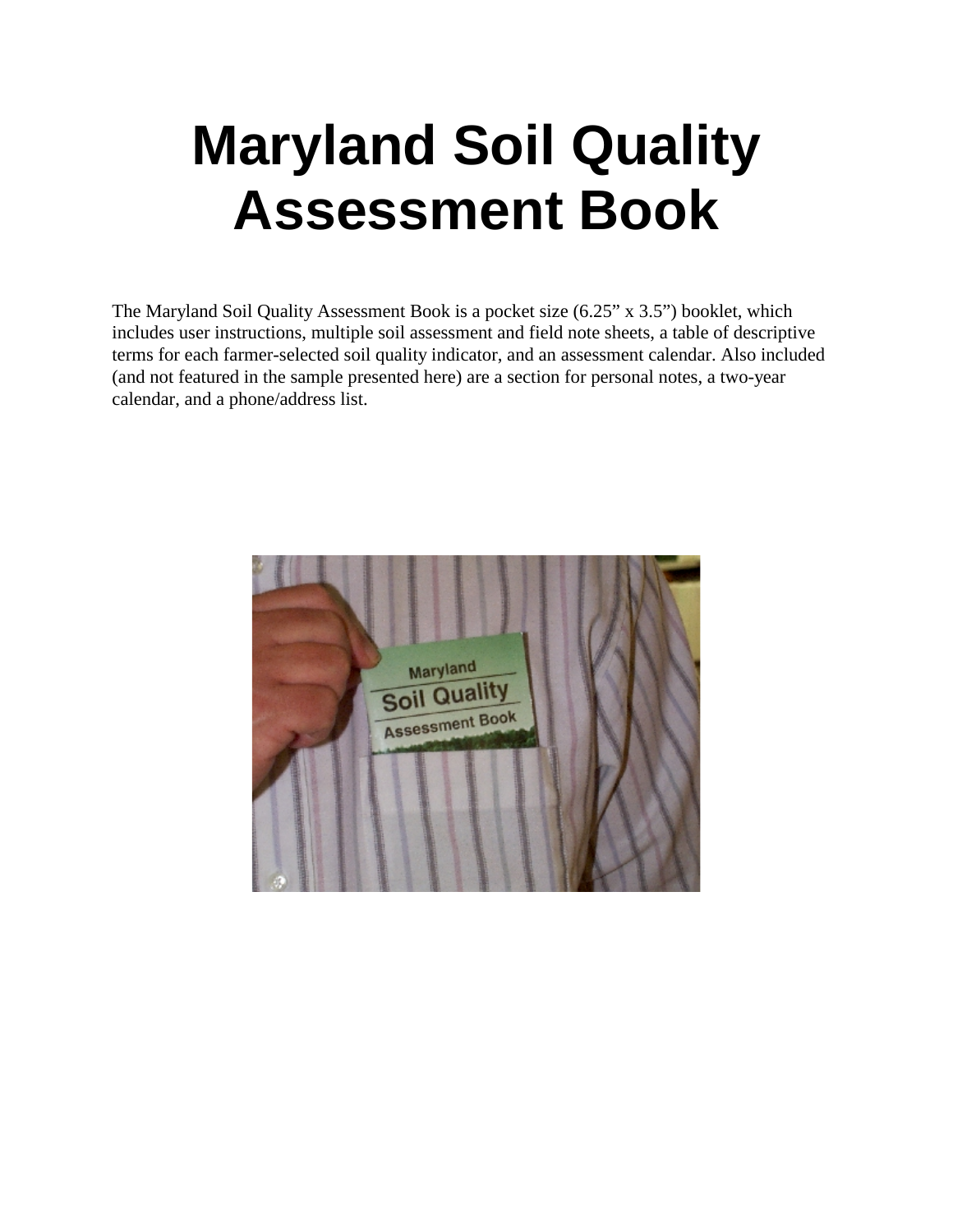# **About the Book**

This soil quality assessment book is a locally adapted field tool designed by the University of Maryland in collaboration with the USDA-NRCS Soil Quality Institute and 17 Maryland farmers. It was developed to help users evaluate changes in soil quality as affected by field management. Regular use will allow you to record long-term changes in soil quality among different fields and various farming systems. The book is designed for farmers, but can also be used by agricultural support professionals such as soil conservationists, soil scientists, Cooperative Extension agents, and agriculture industry representatives.



## **How to Use the Card**

#### **Tools Required**

• A shovel and a wire flag.

#### **Soil Quality Assessment**

- Select a field for evaluation and record the field and/or farm ID on an *Assessment Sheet*. Use the *Field Notes/Inputs Sheet* to enter any other significant information such as inputs, crops, weather, soil moisture, or field conditions.
- Turn over a shovelful of soil about 6"- 8" deep. On the *Assessment Sheet***,** rate each indicator by marking an X or shading out to the box that best represents the value for that indicator. If you need more specific guidelines, refer to the *Indicator Table* for information on how to rate each indicator and to the *Assessment Guide* for the best time to do evaluations.

## **Notes**

- This card is most effective when filled out by the same user over time and under similar soil moisture levels.
- The card is a **qualitative** assessment tool; therefore, evaluation scores do not represent any absolute measure.
- Using the card in more than one spot per field will provide a more accurate assessment.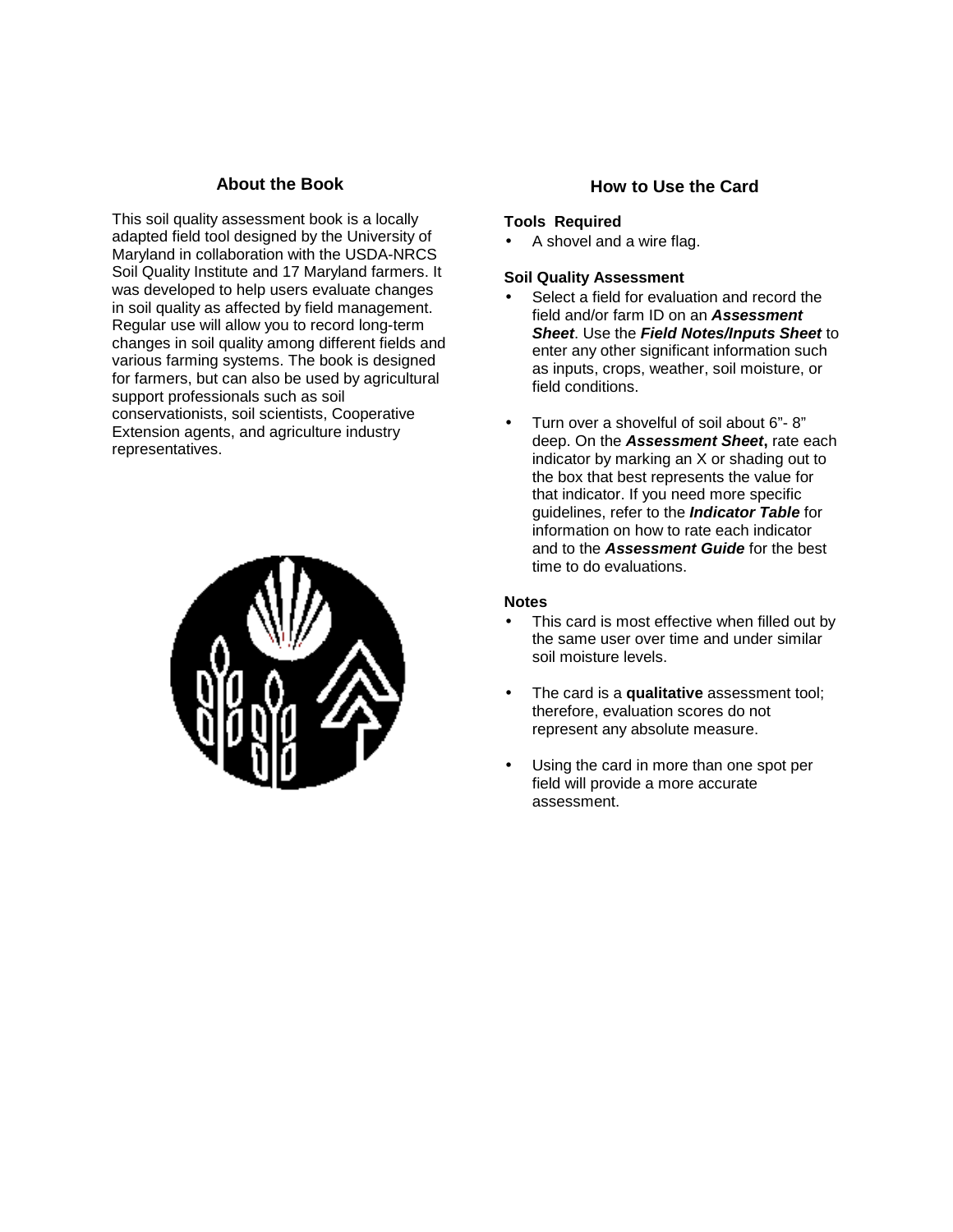| <b>Indicator</b>                                | Poor                                                                                                             | <b>Medium</b>                                                                                      | Good                                                                                           |
|-------------------------------------------------|------------------------------------------------------------------------------------------------------------------|----------------------------------------------------------------------------------------------------|------------------------------------------------------------------------------------------------|
| Earthworms                                      | 0-1 worms in shovelful of<br>top foot of soil. No casts<br>or holes.                                             | 2-10 in shovelful.<br>Few casts, holes, or<br>worms.                                               | 10+ in top foot of soil. Lots<br>of casts and holes in tilled<br>clods. Birds behind tillage.  |
| Organic Matter<br>Color                         | Topsoil color similar to<br>subsoil color.                                                                       | Surface color closer<br>to subsoil color.                                                          | Topsoil clearly defined,<br>darker than subsoil.                                               |
| Organic Matter<br>Roots/Residue                 | No visible residue or roots                                                                                      | Some residue<br>few roots                                                                          | Noticeable roots and residue                                                                   |
| Subsurface<br>Compaction                        | Wire breaks or bends<br>when inserting flag.                                                                     | Have to push hard,<br>need fist to push<br>flag in.                                                | Flag goes in easily with<br>fingers to twice the depth of<br>plow layer.                       |
| Soil Tilth<br><b>Mellowness</b><br>Friability   | Looks dead. Like brick or<br>concrete, cloddy. Either<br>blows apart or hard to pull<br>drill through.           | Somewhat cloddy,<br>balls up, rough<br>pulling seedbed.                                            | Soil crumbles well, can slice<br>through, like cutting butter.<br>Spongy when you walk on it.  |
| Erosion                                         | Large gullies over 2 inches<br>deep joined to others, thin or<br>no topsoil, rapid run-off the<br>color of soil. | Few rills or gullies,<br>gullies up to two<br>inches deep. Some<br>swift runoff, colored<br>water. | No gullies or rills, clear or no<br>runoff.                                                    |
| <b>Water Holding</b><br>Capacity                | Plant stress two days after a<br>good rain.                                                                      | Water runs out after<br>a week or so.                                                              | Holds water for a long period<br>of time without puddling.                                     |
| Drainage,<br><i><b>Infiltration</b></i>         | Water lays for a long time,<br>evaporates more than<br>drains, always very wet<br>ground.                        | Water lays for short<br>period of time,<br>eventually drains.                                      | No ponding, no runoff, water<br>moves through soil steadily.<br>Soil not too wet, not too dry. |
| <b>Crop Condition</b><br>(How well it<br>grows) | Problem growing throughout<br>season, poor growth, yellow<br>or purple color.                                    | Fair growth, spots in<br>field different.<br>medium green color.                                   | Normal healthy dark green<br>color, excellent growth all<br>season, across field.              |
| pH                                              | Hard to correct for desired crop.                                                                                | Easily correctable.                                                                                | Proper pH for crop.                                                                            |
| <b>Nutrient</b><br>Holding<br>Capacity          | Soil tests dropping with<br>more fertilizer applied<br>than crops used.                                          | Little change or slow<br>down trend.                                                               | Soil tests trending up in<br>relation to fertilizer applied<br>and crop harvested.             |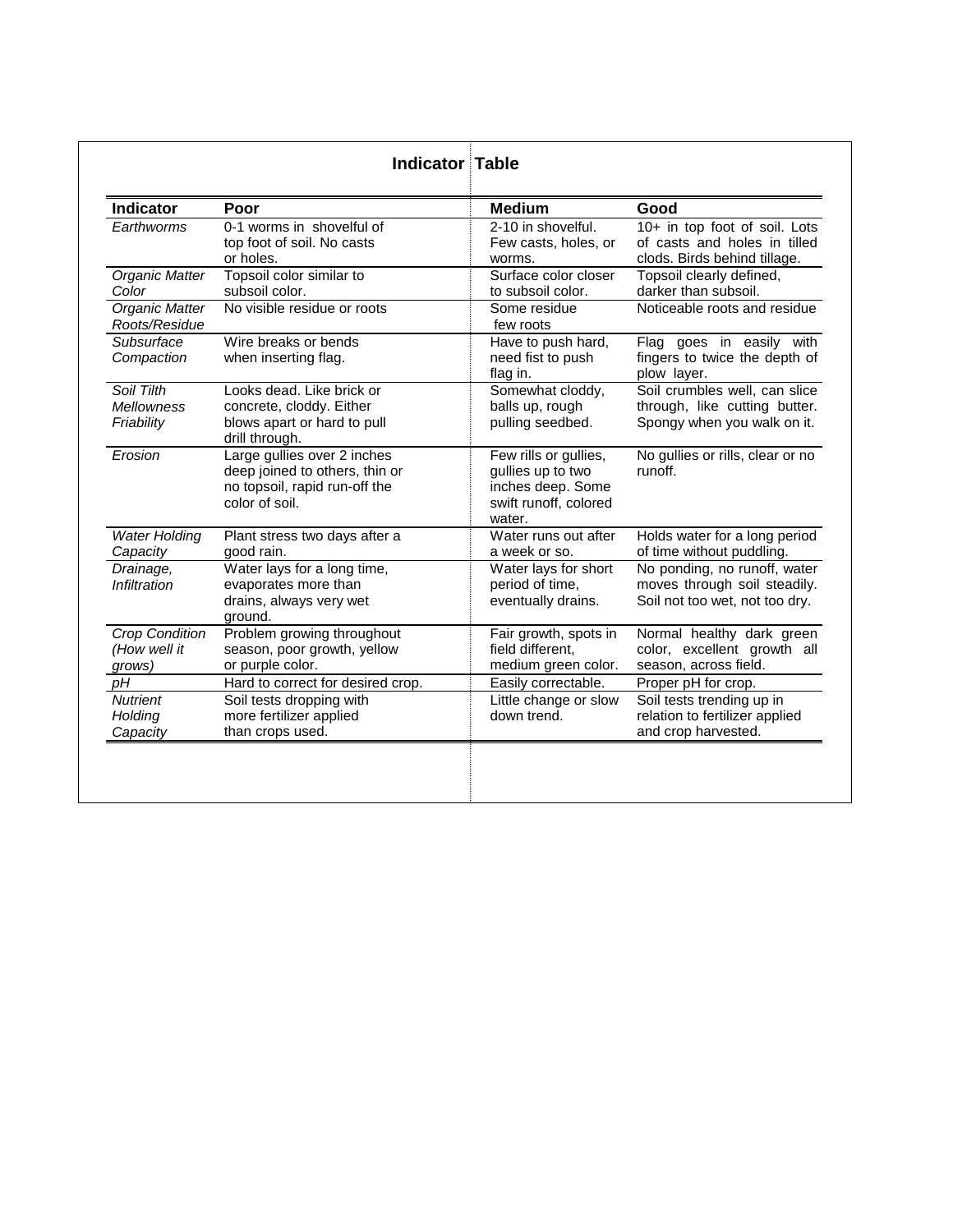# **Assessment Guide**

| <b>Indicator</b>      | <b>Best Assessed</b>         |
|-----------------------|------------------------------|
| Farthworms            | Spring/Fall                  |
|                       | Good soil moisture           |
| Organic Matter        | Moist soil                   |
| Color                 |                              |
| Organic Matter        | Anytime                      |
| Roots/Residue         |                              |
| Subsurface            | Best pre-tillage or post     |
| Compaction            | harvest. Good soil moisture  |
| Soil Tilth            | Good soil moisture           |
| <b>Mellowness</b>     |                              |
| Friability            |                              |
| Erosion               | After heavy rainfall         |
| <b>Water Holding</b>  | After rainfall               |
| Capacity              | During growing season        |
| Drainage,             | After rainfall               |
| Infiltration          |                              |
| <b>Crop Condition</b> | Growing season               |
|                       | Good soil moisture           |
| рH                    | Anytime, but at same time of |
|                       | year each time               |
| <b>Nutrient</b>       | Over a five year period,     |
| Holding Capacity      | always at same time of year. |